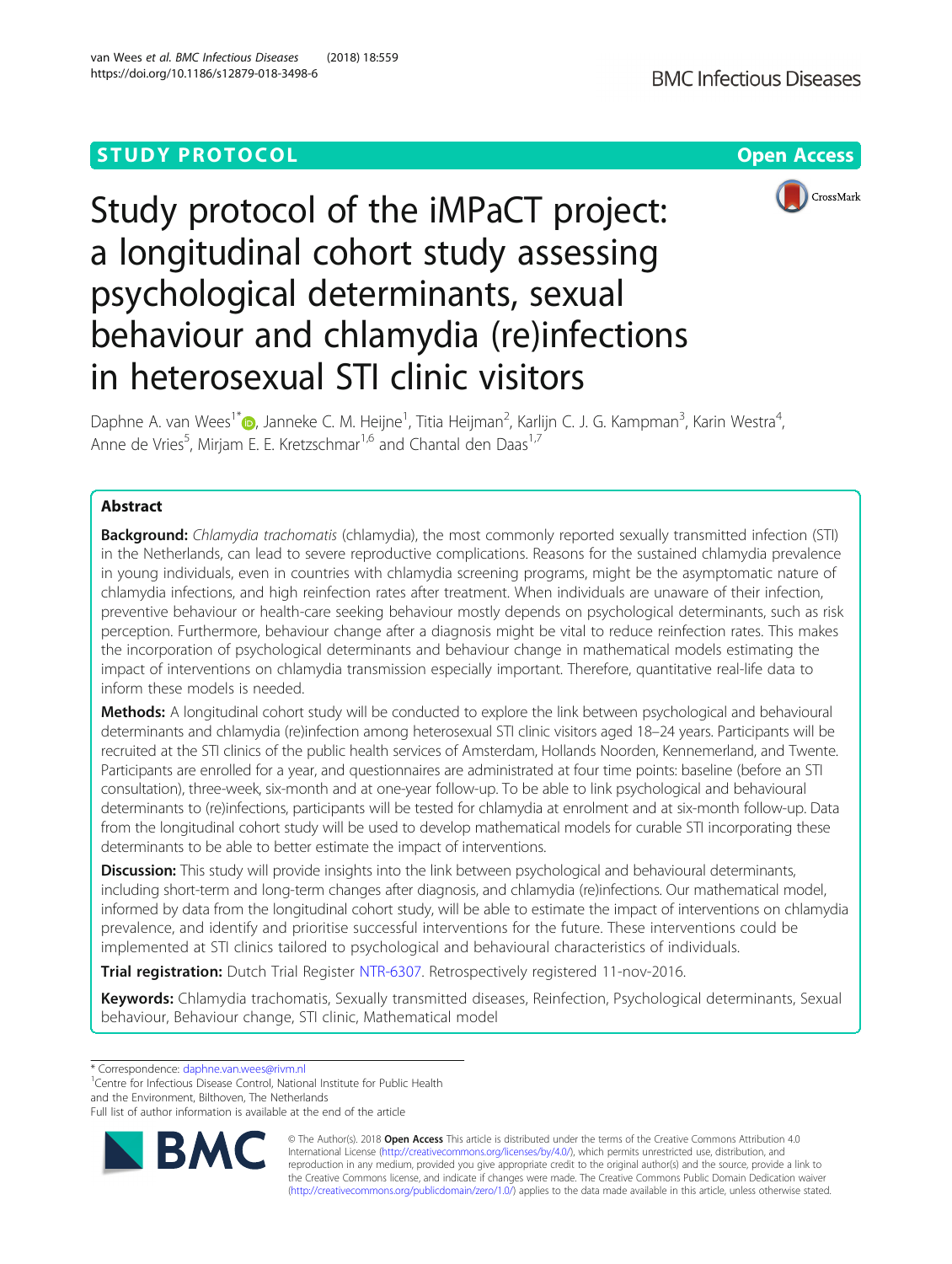# Background

Chlamydia trachomatis (chlamydia) is the most commonly diagnosed bacterial STI among young heterosexual men and women in many western countries, including the Netherlands with up to 55,000 diagnosed infections in STI clinics nationally each year [\[1](#page-8-0)]. Control of this infection is of public health importance, because it can cause severe reproductive complications, including pelvic inflammatory disease (PID), ectopic pregnancy and tubal subfertility  $[2-5]$  $[2-5]$  $[2-5]$  $[2-5]$  $[2-5]$ . However, it is unclear why the prevalence of chlamydia remains unchanged even in countries with chlamydia screening programs, such as England, Australia, Canada, and the United States [[6](#page-9-0)].

A difficulty in controlling chlamydia transmission is that most infections are asymptomatic [\[7](#page-9-0)]. Since people are unaware of their infection, initiation of preventive behaviours (i.e., condom use), or health-care seeking behaviour (i.e., chlamydia testing), mostly depends on psychological determinants, such as risk perception, self-efficacy or attitudes regarding condom use [[8](#page-9-0)–[11](#page-9-0)]. Previous studies have mainly focussed on identifying be-havioural risk factors for chlamydia infection [[12](#page-9-0)–[15](#page-9-0)], while understanding how psychological determinants influences such behaviour might be more informative for the development of effective interventions [[10\]](#page-9-0). For example, an increased number of sexual partners has previously been identified as a risk factor for chlamydia infection [\[12](#page-9-0), [14\]](#page-9-0), but having many sexual partners might not necessarily be risky if people would realistically perceive their risk for acquiring a STI and take the necessary steps to protect themselves. Therefore, studying the link between psychological determinants and behaviour and relating these to chlamydia infections might increase our understanding of chlamydia transmission. For instance, many young people tend to underestimate their personal risk of acquiring chlamydia [[8,](#page-9-0) [16](#page-9-0)], which could have a negative effect on their condom use and testing uptake [\[8](#page-9-0), [10](#page-9-0), [17](#page-9-0)].

Another reason for the sustained chlamydia prevalence might be high reinfection rates after treatment or natural clearance [\[15](#page-9-0), [18](#page-9-0)–[20](#page-9-0)].To reduce the risk of reinfections, behaviour change (i.e., more consistent condom use) might be essential [\[21](#page-9-0), [22](#page-9-0)]. Several studies have shown that individuals who were diagnosed with an STI were more likely to change into less risky sexual behaviour after they received the test results than individuals who tested negative [[21,](#page-9-0) [23](#page-9-0)–[27\]](#page-9-0), but the influence of STI test results on underlying psychological determinants are not known. Behaviour change might be dependent on a number of psychological determinants, such as risk perception, perceived norms, perceived susceptibility, self-efficacy, knowledge, intentions, and attitudes regarding condom use  $[8-11, 17]$  $[8-11, 17]$  $[8-11, 17]$  $[8-11, 17]$  $[8-11, 17]$ . For example, while increased perceived risk of STI as a result of a positive diagnosis might induce behaviour change, receiving negative test results could lead to a false sense of security in high-risk individuals, and changing their risky sexual behaviour after the STI test may be deemed unnecessary [\[24](#page-9-0)]. However, regardless of the diagnosis, fear experienced before receiving the STI test results [\[17](#page-9-0)], might provide enough motivation to increase condom use. Quantitative longitudinal data is needed to explore the interplay between psychological and behavioural determinants after diagnosis and over time.

Longitudinal data on psychological and behavioural determinants could be used to investigate the impact of interventions aimed at reducing chlamydia (re)infections in mathematical models. Mathematical models are a tool for understanding the transmission of infectious diseases and establish a scientific basis for decision-making [\[28](#page-9-0)]. Predictions of the impact of interventions on prevalence arising from these models can be used to inform national health policies [[29,](#page-9-0) [30](#page-9-0)]. However, psychological determinants are hardly ever incorporated in mathematical models describing STI transmission, and many models do not take into account that behaviour can change over time. Incorporating psychological determinants and behavioural change might improve the estimation of the impact of interventions on chlamydia prevalence in mathematical models. It may also increase our understanding on how to control chlamydia transmission more effectively, for example by identifying core risk groups that contribute most to transmission.

To explore the link between (changes in) psychological and behavioural determinants, and chlamydia (re)infection, a study called 'Mathematical models incorporating Psychological determinants: control of Chlamydia Transmission' (iMPaCT) was initiated. A longitudinal cohort study will be conducted among individuals testing for chlamydia at the STI clinic. Individual data on (re)infection rates, psychological determinants, and behaviour will be collected at different points in time to link these to chlamydia (re)infections and to study changes over time. These changes include short-term changes after a diagnosis, and long-term changes (1 year after a diagnosis at baseline). Mathematical models will be developed incorporating psychological and behavioural determinants using data from the longitudinal study. We will explore how incorporating these variables, including short- and long-term changes, influence chlamydia prevalence estimations from models.

# Methods

#### Study aim

The aim of the iMPaCT study is to explore the link between psychological and behavioural determinants, and chlamydia (re)infection among heterosexuals aged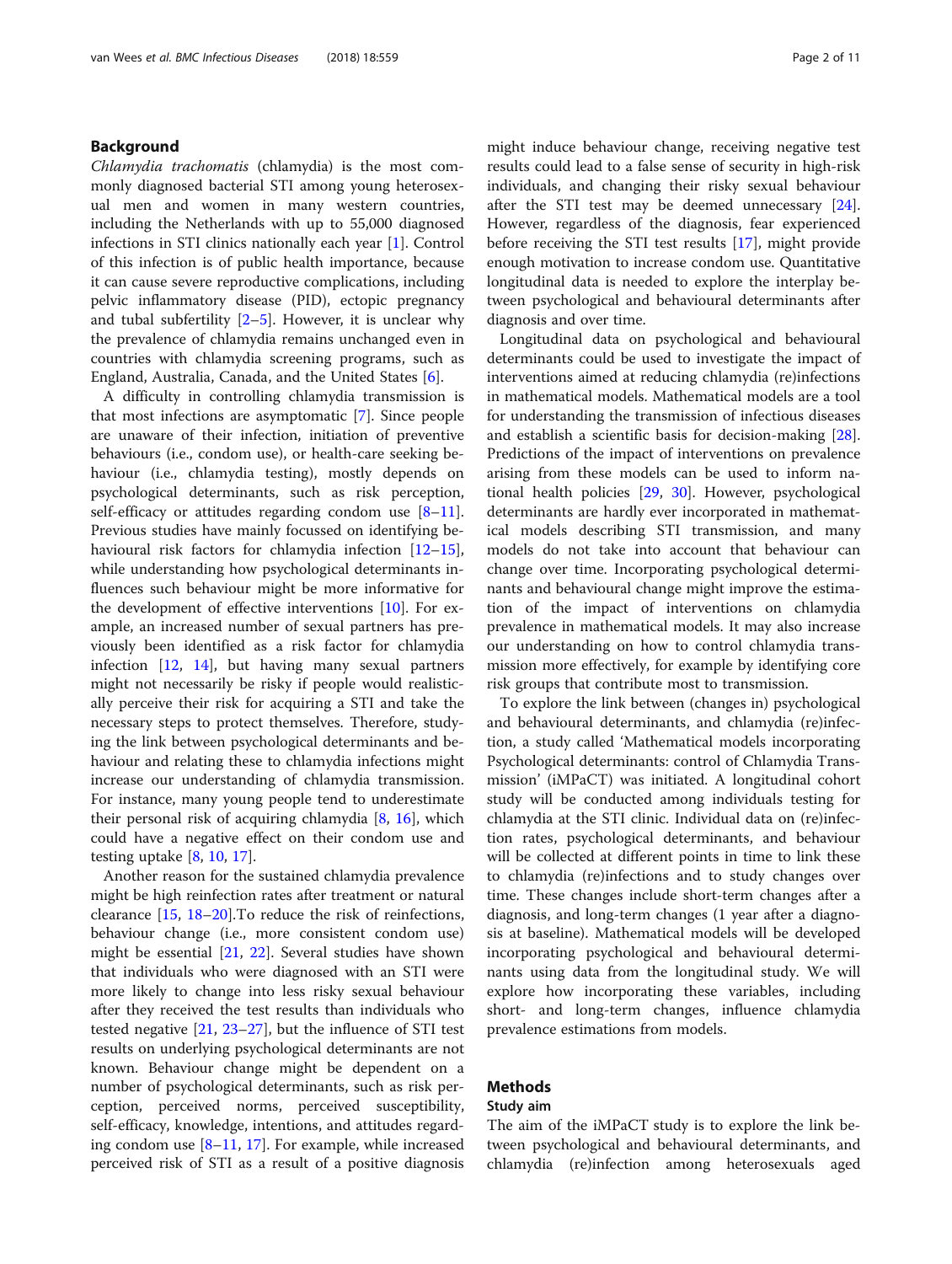18-24 years visiting STI clinics. The following aims will be addressed:

- 1. To identify predictors of chlamydia infection;
- What demographic, psychological, and behavioural determinants are associated with chlamydia infection?
- 2. To investigate short-term and long-term changes (or stability) in psychological determinants and sexual behaviour over time;
- What is the influence of a chlamydia test result (positive or negative) on psychological determinants and subsequent sexual behaviour?
- Regarding these determinants, does change (or stability) in psychological and/or behavioural determinants affect the probability of reinfection?
- How do psychological and behavioural determinants change over time during 1 year of follow-up?
- 3. To explore the influence of psychological determinants on the predicted impact of intervention measures to reduce chlamydia transmission by mathematical models;
- 4. To explore the influence of changes in psychological determinants and sexual behaviour on the predicted impact of intervention measures to reduce chlamydia transmission by mathematical models.

# Design

A longitudinal cohort study will be conducted among young heterosexual STI clinic visitors in the Netherlands.

# Setting

Participants will be recruited from STI clinics of the Public Health Services (GGD) of Amsterdam, Kennemerland, Hollands Noorden, and Twente. In 2015, these STI clinics tested around 20,000 heterosexual men and women under the age of 25 for chlamydia according to the national registry. The majority of this group was female,  $\geq 20$  years old, and Dutch, and approximately 15% tested positive for chlamydia [\[31\]](#page-9-0).

# Study population

Heterosexual men and women aged 18 to 24 years visiting the STI clinic of the GGD Amsterdam, Kennemerland, Hollands Noorden, or Twente are eligible to participate. All enrolled individuals will be invited for follow-up data collection moments, irrespective of their test result at baseline. Individuals, who are not living in the Netherlands, are not able to read or speak Dutch, commercial sex workers, men who have sex with men

(including men who have sex with both men and women), and women who have sex with women, will be excluded from participation in this study. Women who have sex with both men and women will only be excluded if their last three partners were women.

#### Recruitment

Participants will be recruited during the process of making an appointment at the STI clinic. To fit the study into the daily flow of the STI clinics, two different procedures will be applied. At the GGD Amsterdam, Kennemerland, and Hollands Noorden, individuals who are eligible to participate will be invited during the process of making an appointment online. Individuals will receive information about iMPaCT when they confirm their appointment. At the GGD Twente, the receptionist will invite individuals who are eligible to participate when they are making an appointment by telephone, and send them an email with information about iMPaCT. Recruitment is expected to take approximately 6 to 8 months.

# Inclusion and follow-up

Participants will be enrolled for 1 year, and data on (re) infection rates, psychological determinants, and behaviour will be collected at four different points in time to link these to chlamydia (re)infections and study changes (or stability) in psychological determinants and sexual behaviour over time. Data collection will occur at the following time points: at baseline, three-week follow-up, six-month follow-up and at one-year follow-up (Fig. [1](#page-3-0)).

At baseline, individuals eligible to participate will be invited during the process of making an appointment at the STI clinic. If an individual agrees to participate, an online questionnaire (the questionnaire is described in more detail below) will be administered, which starts after participants gave informed consent. Subsequently, participants are tested for chlamydia at the STI clinic. During the consultation at the STI clinic, the participants will receive information on prevention of STI and motivational-interviewing based counselling from the nurses. Since this might have an effect on psychological and behavioural determinants [[32](#page-9-0)] and possibly lead to biased answers, participants will complete the baseline questionnaire before the consultation. Therefore, participants have approximately 1 to 2 weeks to fill out the questionnaire, between making their appointment and their STI clinic visit. Individuals who agree to participate will receive an email, as a reminder, with information about iMPaCT and a web link, which will guide them directly to the online questionnaire. Participants, who completed the questionnaire after their consultation at the STI clinic, will be excluded.

The participants will receive the chlamydia test results within 2 weeks of the STI clinic visit. Approximately 1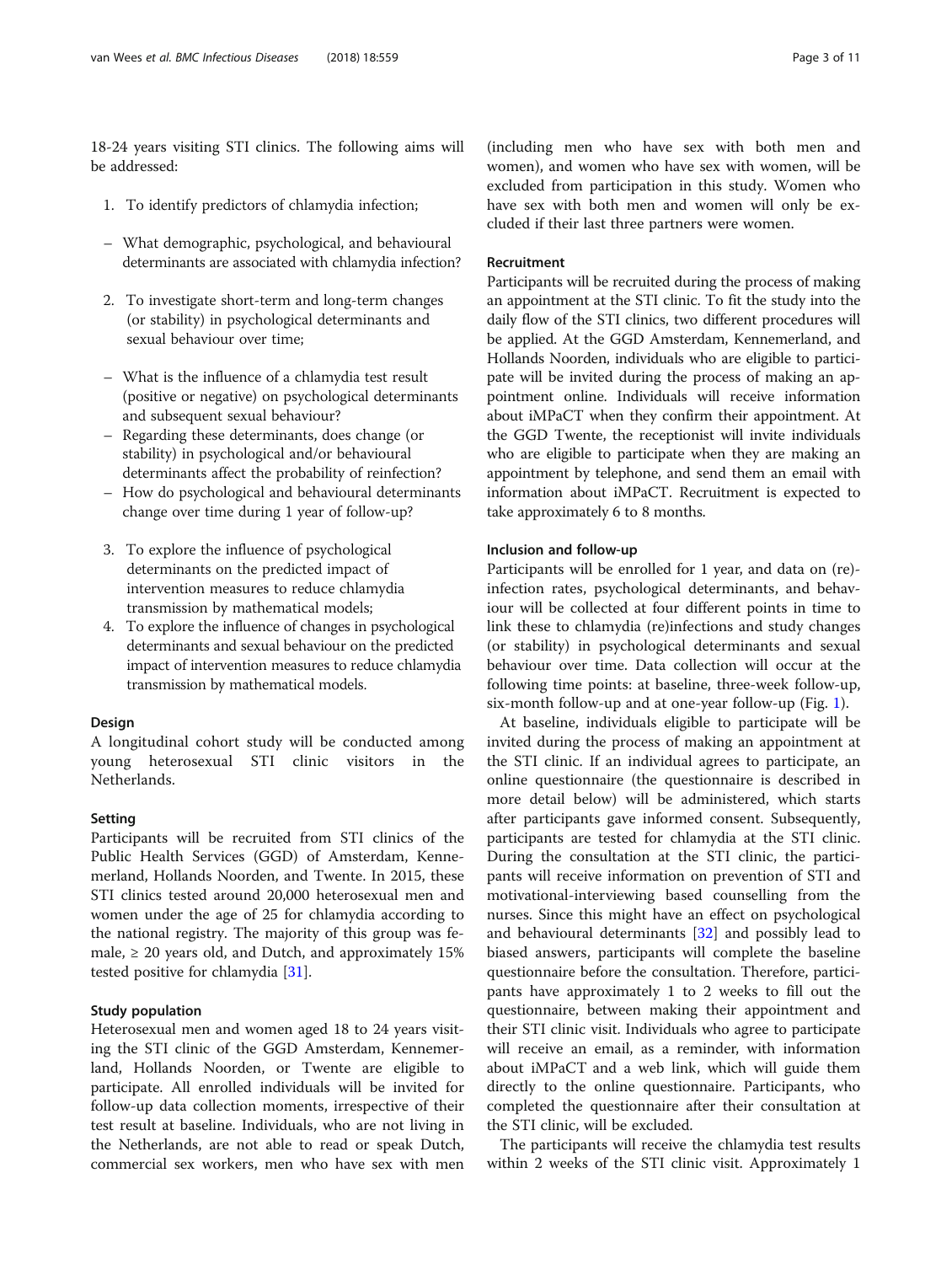<span id="page-3-0"></span>

week after the communication of the test results (three to 4 weeks after the STI clinic visit), all participants who completed the baseline questionnaire will be invited via email to fill out the second questionnaire online. Participants, who have not finished the second questionnaire, will receive two reminders by email: 1 week and 2 weeks after the invitation for the second questionnaire.

The third data collection moment will take place 6 months after baseline, because reinfections usually occur within 6 months after the initial infection [\[15](#page-9-0), [18,](#page-9-0) [33](#page-9-0), [34\]](#page-9-0). Firstly, all participants who completed the baseline questionnaire will be invited via email to fill out an online questionnaire. Additionally, all participants will be invited for a retest, irrespective of the test result at baseline. They will receive a self-swab test-kit at their home address or another preferred address, as specified in the third questionnaire, in a plain package fitting letterboxes. In this package, the participants will find simple instructions about the type of sample that they need to provide (urogenital test only, urine sample for men and vaginal swab for women) and how to collect these samples. Subsequently, the participants mail the testing-kits directly to the laboratory for chlamydia and gonorrhoea testing. The results will be communicated within three working days after the arrival of their material in the laboratory, via email with a link to a secured webpage, where the participants can download the results of their test with the login data attached in the email. Participants, who have not finished the online questionnaire, will receive two reminders by email: 1 week and 2 weeks after the invitation for the third questionnaire. Participants, who have completed the online questionnaire, but who have not mailed the test-kit to the laboratory, will receive two

reminders by email: 2 weeks and 4 weeks after the test-kits are sent. The number of reminders for the retest will be the same as the number of reminders for the questionnaires, but the reminders will be spread further apart due to the possibility of delays in the logistics of the retest. Participants, who test positive, will be advised to make an appointment with their GP or at the STI clinic for appropriate treatment. A letter for the GP or STI clinic with information about the iMPaCT study, and a copy of the laboratory results will be provided.

Finally, 1 year after baseline, all participants who completed the baseline questionnaire will be invited via email to fill out the fourth online questionnaire. Participants, who have not finished the online questionnaire, will receive two reminders by email: 1 week and 2 weeks after the invitation for the fourth questionnaire. After completing the last questionnaire, irrespective of completing the three-week and six-month follow-up questionnaires, participants will receive a gift voucher with a value of  $€5$  within a week (by mail).

# Demographic and consultation information

National STI surveillance data will be used to complement the information gathered in the questionnaires. This surveillance data includes routinely registered data of all consultations from all STI clinics in the Netherlands, such as demographic information (i.e. age, sex, ethnicity and level of education), previous testing behaviour, previous STI diagnosis, reason for testing (i.e., notified by chlamydia-positive partner, symptoms), several behavioural determinants and STI test results. In the surveillance data, each STI clinic visitor has an anonymous identification (ID) number. This ID number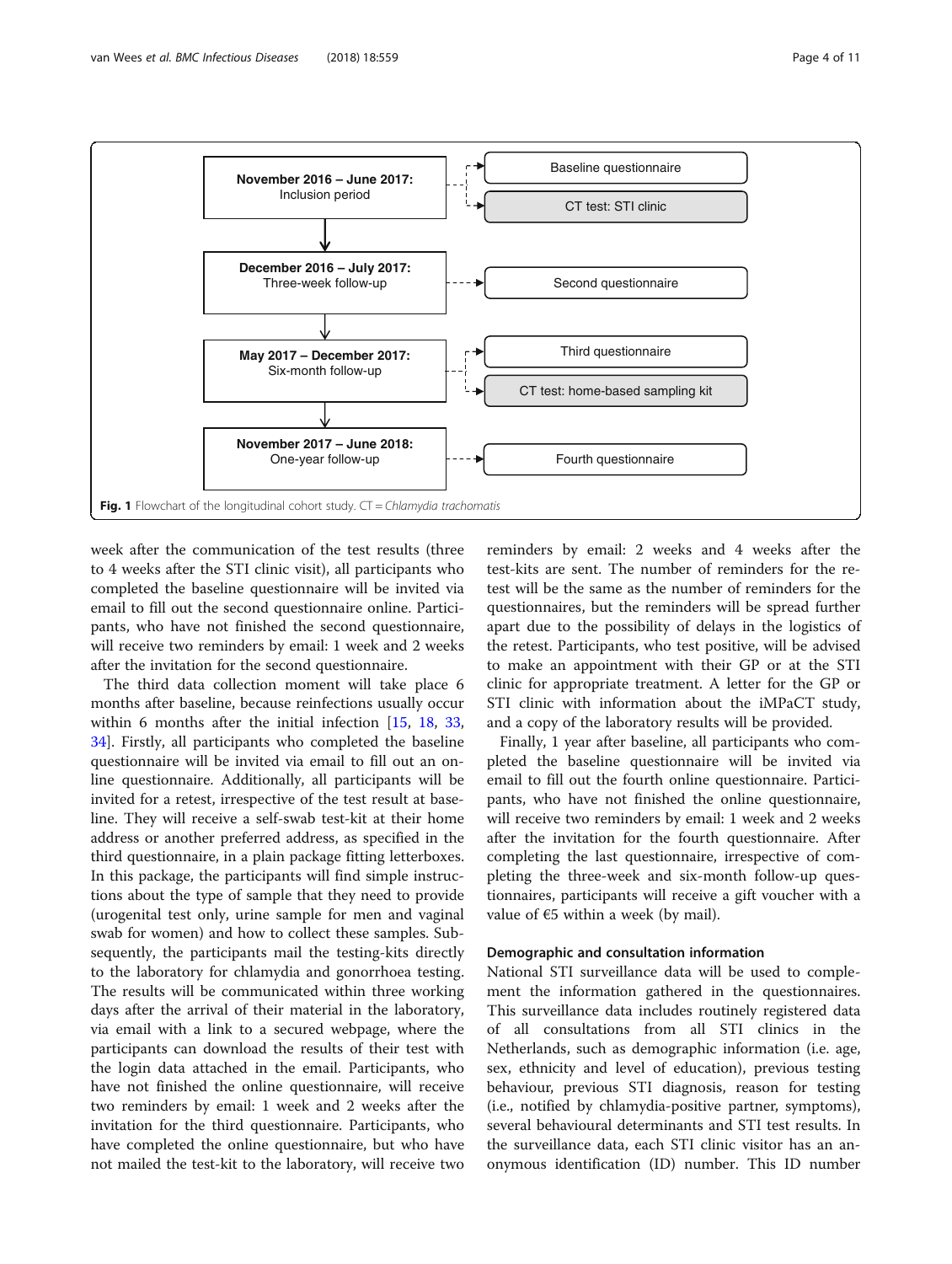will automatically be incorporated in the web link to the questionnaire, which enables linkage of the surveillance data to the questionnaire. To identify chlamydia reinfections before the retest at six-month follow-up, information on STI clinic visits between baseline and six-month follow-up of the participants will also be extracted from the national STI surveillance data using this ID number, including the reason for their visit and the test result.

# Laboratory testing

The chlamydia-test performed at baseline is routine practice of the consultation at the STI clinic, using nucleic acid amplification tests (NAAT) to detect chlamydia, such as Transcription-mediated amplification (TMA) or polymerase chain reaction (PCR). Six months after baseline, all participants will be invited for a retest, irrespective of the test result at baseline. Home-based sampling and returning test kits to a laboratory by mail can be used to test for STI, such as chlamydia and gonorrhoea [[18](#page-9-0), [35](#page-9-0)–[39\]](#page-10-0). The testing-kits can be mailed directly to the laboratory using the pre-paid return envelope provided. All samples will be tested for chlamydia and gonorrhoea using NAAT/PCR, with respectively a sensitivity of 97.0 and 99.3% and specificity of 98.9 and 99.3% [[38](#page-9-0)].

### Defining chlamydia (re)infection

Chlamydia infection at baseline will be defined as confirmed positive NAAT-results for Chlamydia trachomatis at any anatomic location (urogenital, anorectal, pharyngeal) at the STI clinic. Chlamydia reinfection will be defined as confirmed positive NAAT-result for Chlamydia trachomatis based on either the samples provided by the participants at six-month follow-up through the self-swab testing kit (urogenital only) and/or a test at the STI clinic between baseline and six-month follow-up at any anatomic location (urogenital, anorectal, pharyngeal).

# **Questionnaires**

We have conducted a pilot survey in May 2016 among 296 heterosexuals aged 16–34 to evaluate the conciseness and the comprehensibility of the online questionnaire using factor and reliability analysis and comments from the respondents. People were recruited via social media and at a vocational school in Amersfoort, the Netherlands. The duration of the questionnaires in the iMPaCT study was estimated based on the results from this pilot survey; the questionnaire at baseline will take about 10–15 min and the other questionnaires will take less than 10 min. All questionnaires will be sent via Formdesk [[40](#page-10-0)], a tool to create and manage online forms. Each participant has an anonymous study ID number, which will be used to link the questionnaire data from Formdesk to the information in the national STI surveillance data.

The baseline questionnaire has two parts: one part on psychological determinants, and one part on sexual behaviour. Psychological determinants included in the questionnaires that might play a role in acquiring STI are; risk perception [\[41](#page-10-0)–[45](#page-10-0)], impulsiveness [[46](#page-10-0)–[50\]](#page-10-0), intentions regarding condom use [[11](#page-9-0), [51\]](#page-10-0), attitudes regarding prevention of chlamydia [\[52,](#page-10-0) [53\]](#page-10-0), health goals [[9,](#page-9-0) [51\]](#page-10-0), knowledge [[11](#page-9-0)], stigma [[54](#page-10-0)–[56\]](#page-10-0), shame [[54](#page-10-0)–[56\]](#page-10-0), anxiety [\[54](#page-10-0)–[56](#page-10-0)], self-efficacy  $[43, 57]$  $[43, 57]$  $[43, 57]$  $[43, 57]$  $[43, 57]$ , social support  $[11]$ , peer norms  $[11]$  $[11]$  $[11]$ and self-esteem [\[58](#page-10-0)]. These determinants were included in the questionnaire based on associations in the literature with sexual risk behaviour, testing-behaviour, and behavioural change. Answers to these questions are measured on a 5-point Likert scale.

The questions about sexual behaviour are based on several validated questionnaires, including questionnaires from previous STI studies [\[11,](#page-9-0) [59](#page-10-0)–[61](#page-10-0)], and the UK NAT-SAL [\[13\]](#page-9-0). Participants will be asked about the number of sex partners, age at sexual debut, condom use, and we will pose detailed questions on the last three partners, including begin and end of the partnership, condom use, sex frequency, type of sex, and partner characteristics.

The follow-up questionnaires will be the same as the baseline questionnaire, with a few additional questions. To explore short-term effects of diagnoses (and if applicable treatment) on possible changes in psychological and sexual behaviour determinants, the questionnaire at three-week follow-up will include the same questions on psychological determinants and sexual behaviour as the baseline questionnaire. For participants who test positive at baseline, questions are added about partner notification in the week following treatment. In the questionnaire at six-month and one-year follow-up, questions will be added about visits to the STI clinic between baseline and six-month follow-up and between six-month follow-up and one-year follow-up, including test results, treatment, and reasons for the visit(s).

# Expected response

Based on the number of consultations at the STI clinics of the public health services in Twente, Hollands Noorden, Kennemerland and Amsterdam in the last 6 months of 2015 in the national registry, around 10,000 heterosexual STI clinic visitors will meet the inclusion criteria during 6 months of recruitment (40% men and 60% women). Table  $1$  shows the expected response for each data collection moment by STI clinic. The response rate at baseline is expected to be low, because recruitment at baseline is internet-mediated (passive recruitment) and there will be no face-to-face interaction with potential participants [[62,](#page-10-0) [63](#page-10-0)]. We aim to include 2000 people at baseline (20% response rate), of which 800 are men and 1200 are women, based on the distribution of heterosexual male and female visitors at the STI clinics [\[31](#page-9-0)]. We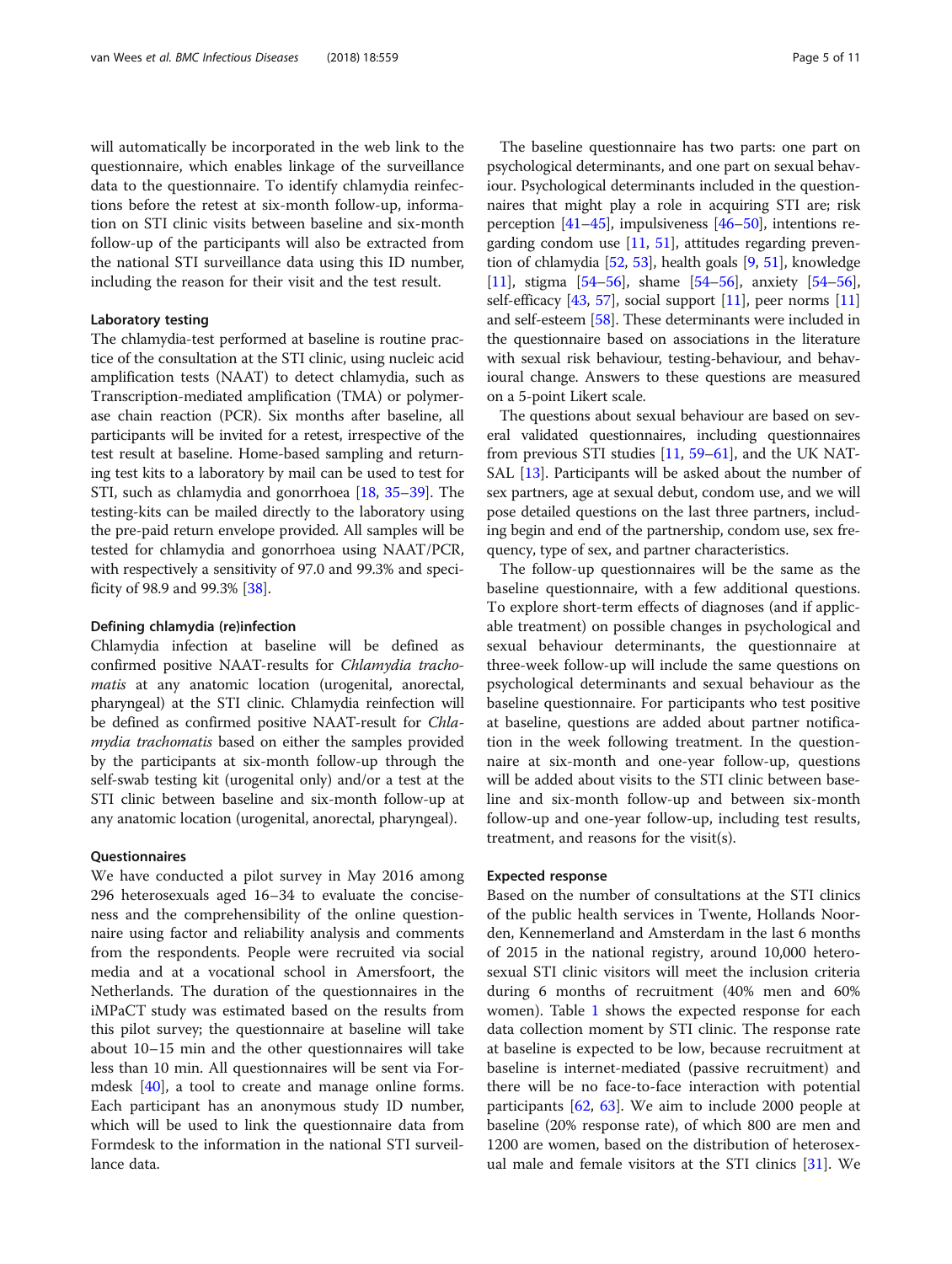| STI clinic       | Expected number of participants |              |            |           |               |          |  |  |
|------------------|---------------------------------|--------------|------------|-----------|---------------|----------|--|--|
|                  | Baseline (men/women)            | Baseline Ct+ | Three-week | Six-month | Six-month Ct+ | One-year |  |  |
| Twente           | 400 (160/240)                   | 60           | 320        | 193       | 31            | 120      |  |  |
| Hollands Noorden | 400 (160/240)                   | 60           | 320        | 193       | 31            | 120      |  |  |
| Kennemerland     | 400 (160/240)                   | 60           | 320        | 193       | 31            | 120      |  |  |
| Amsterdam        | 800 (320/480)                   | 120          | 640        | 385       | 62            | 240      |  |  |
| Total            | 2000 (800/1200)                 | 300          | 1600       | 964       | 155           | 600      |  |  |

<span id="page-5-0"></span>Table 1 Expected number of participants per STI clinic at each follow-up moment

Abbreviations: Ct+ chlamydia positive

expect 15% of the participants at baseline to test positive  $(N = 300)$  [[31](#page-9-0)].

The response rates at the follow-up moments are expected to be higher than at baseline, because the participants will receive personal invitations by email instead of the impersonal baseline invitation addressed to all the STI clinic visitors who were eligible to participate. However, the response rates might decline over time [[30\]](#page-9-0). At three-week follow-up, a response rate of 80% ( $N = 1600$ ) is expected (this includes sending reminders) [[30](#page-9-0)]. All participants will be contacted by email again at the six-month follow-up, also participants who did not respond to the three-week follow-up. The participation rate at six-month follow-up among people who tested chlamydia positive at baseline is expected to be around 66% [\[18\]](#page-9-0), and the participation rate is likely to be lower for individuals who tested chlamydia negative at baseline [[24\]](#page-9-0) and is expected to be around 45%. Therefore, approximately 1000 participants will be tested for chlamydia at six-month follow-up. We expect 15% of the participants that were chlamydia negative (Ct-) at baseline and 20% of the participants that were chlamydia positive (Ct+) at baseline to test positive at six-month follow-up  $(N = 155)$  [[31](#page-9-0), [33,](#page-9-0) [34\]](#page-9-0). All participants who completed the baseline questionnaire will be contacted again at the one-year follow-up, also participants who did not respond to the three-week follow-up and/or the six-month follow-up, and we expect a response rate of 30% ( $N = 600$ ). Participants can choose to leave the study at any time for any reason. If participants formally withdraw from the study by email, they will not be invited for follow-up data collection.

#### Sample size and power calculations

To explore if the study population will be large enough to detect differences in psychological and behavioural determinants between baseline and six-month follow-up with adequate statistical power, sample size and statistical power calculations were performed in Stata version 13.0 [[64](#page-10-0)]. Firstly, sample size calculations for at least 80% power were performed for the participants who tested positive (Ct+) and participants who tested negative for chlamydia at baseline (Ct-), assuming a type I error (α) of 0.05, 34% loss to follow-up after 6 months in the  $Ct +$ group, and 55% loss to follow-up after 6 months in the Ct- group (based on the expected response rates described above). Secondly, power calculations were performed with the expected sample size of 2000 participants at baseline, assuming 15% chlamydia positivity ( $n = 300$ ) [\[31\]](#page-9-0).

The sample size and power calculations for sexual behaviour were calculated with condom use as an example. Soetens et al., (2015) [\[26\]](#page-9-0) found that condom use 1 year after the chlamydia test at baseline increased in the Ct + group and decreased in the Ct- group. Based on these results, the percentage of participants in our study using a condom with the last sexual contact was assumed to increase in individuals after a Ct + baseline test and decrease in individuals after a Ct- baseline test. The sample size and power for sexual behaviour were calculated for three different scenarios: 10 (scenario 1), 15 (scenario 2), or 20 (scenario 3) percent change at six-months follow-up (Table [2\)](#page-6-0).

This is, to our knowledge, the first study assessing changes in psychological determinants after diagnosis of chlamydia or over a longer period of time. Therefore, no literature is available to inform possible changes in psychological determinants in our sample size calculations. The sample size and power calculations for the psychological determinants were calculated with risk perception as an example, but this can also be generalised to other psychological determinants. Research has shown that people chronically underestimate their personal risk of acquiring chlamydia  $[8]$  $[8]$ . Tailored risk information (i.e. after a consultation at the STI clinic) might increase an individual's perceived risk for STI [[65\]](#page-10-0). Furthermore, individuals with previous STI diagnoses are more likely to report higher perceived risk for STI than those with no previous STI diagnoses [\[66](#page-10-0), [67\]](#page-10-0). Therefore, we hypothesized that risk perception, which will be assessed in the questionnaire as the estimated personal risk of chlamydia on a scale from 0 to 100, might increase in individuals after a Ct + baseline test and decrease in individuals after a Ct- baseline test. The sample size and power for the psychological determinants were calculated with the same hypothesized percent change as for sexual behaviour (Table [2](#page-6-0)).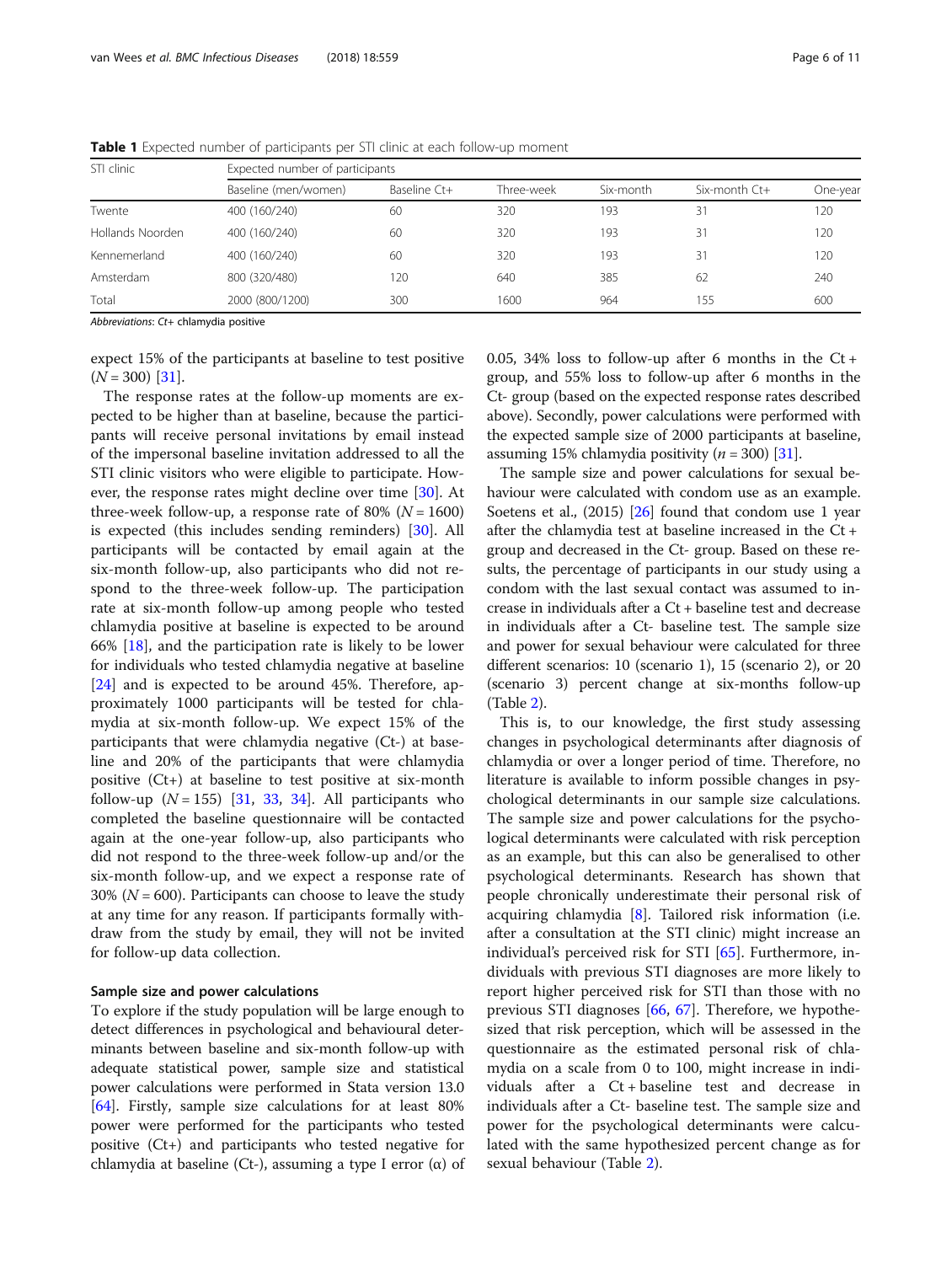|            | Change (%) | Sample size needed at baseline (80% power) |      | Expected power with sample size $n = 2000$ at baseline |                   |  |
|------------|------------|--------------------------------------------|------|--------------------------------------------------------|-------------------|--|
|            |            | Ct+                                        | . t- | $Ct + (n = 300)$                                       | $Ct - (n = 1700)$ |  |
| Scenario 1 | 10%        | 470                                        | 611  | 60%                                                    | >99%              |  |
| Scenario 2 | 15%        | 220                                        | 286  | 91%                                                    | >99%              |  |
| Scenario 3 | 20%        | 129                                        | 167  | >99%                                                   | >99%              |  |

<span id="page-6-0"></span>Table 2 Sample size and power calculations for different scenarios

Sample size and power calculations to detect a change in psychological determinants or sexual behaviour at six-month follow-up with at least 80% power, assuming 34% loss to follow-up in the chlamydia positives (Ct+) and 55% loss to follow-up in the chlamydia negatives (Ct-) Abbreviations: Ct+ chlamydia positive, Ct- chlamydia negative

The expected sample size of 2000 participants will be large enough to detect a change of 10–20% in psychological determinants and behavioural with adequate statistical power (power > 80%). The expected sample size of 300 in the  $Ct + group$  is too small for detecting 10% change (scenario 1) for ≥70% power, but the expected sample size

is sufficient for detecting  $\geq 15\%$  change (scenario 2 and 3),

which might be more likely in this group [\[26](#page-9-0)].

## Statistical analyses

The main analysis will include all participants who completed the baseline questionnaire, irrespective of their test result. Possible response bias will be explored in a (non-)response study using anonymised national STI surveillance data of all individuals eligible to participate who visited the STI clinic in the inclusion period. Demographic characteristics, sexual behaviour, and STI consultation information will be compared between participants who completed the baseline questionnaire, and all the STI clinic visitors who were invited to participate, but did not complete or start the baseline questionnaire. The participants who completed the baseline questionnaire will be identified in the surveillance data, using the previously described ID number incorporated in the web link to the questionnaire.

We expect only few missing values in the completed baseline questionnaires, because each question has to be answered before the next question appears. Furthermore, data consistency checks will be incorporated in the online questionnaire. Missing values in variables extracted from the national STI surveillance data or in the second, third and last questionnaire due to loss to follow-up will be included as a separate category if more than 5% is missing.

Baseline characteristics of the study population will be presented, using summary statistics, including means, standard deviations, medians and ranges for continuous variables and frequency distributions for binary and categorical variables. To identify predictors of participation in the (non-)response study, and to identify predictors of chlamydia (re)infection, univariable and multivariable logistic regression analysis will be performed. In the univariable analysis, variables significantly associated with the outcome (participation or chlamydia (re)infection) will be included in the multivariable models. Multivariable models will be constructed using a backward elimination procedure. Statistical significance will be defined as a *p*-value  $\leq 0.1$ , and odds ratios and 95% confidence intervals of each predictor variable will be reported. Covariates based on a priori hypotheses will be examined as potential confounder or effect modifiers in the models.

To identify distinct risk groups for chlamydia (re)infection, based on the results of the multivariable logistic regression analysis, we will use latent class analysis for multivariable categorical data. In this analysis, underlying dimensions (latent classes) of the dependent variables can be inferred based on patterns in the observed data. The latent classes arising from this analysis could be combinations of several measured psychological, behavioural and demographic variables. Covariates that are independent of the outcome, but might influence the latent classes will be included in the analysis. The number of latent classes will be determined by increasing the number of classes until the best fitting model has been found, using the Bayesian Information Criterion (BIC) to assess the goodness of fit. The latent classes can be used to define distinct sexual risk profiles, which can be implemented in future mathematical models.

To explore changes in psychological determinants and sexual behaviour over time using data from the three-week, six-month, and one-year follow-up moments, and to identify risk profiles for chlamydia reinfection, we will use latent transition analysis, which is an extension of the latent class analysis described above. In this analysis, movement from one latent class to another over time can be determined. Similar to the latent class model, the BIC will be used to assess how well the latent transition model fits the observed data. The estimated transition probabilities can be implemented in future mathematical models of the transmission of chlamydia, which might enable us to better capture the complexity of sexual behaviour.

## Mathematical model

The mathematical model will be a pair compartmental model representing a heterosexual population of men and women aged 18–24 years. Chlamydia will be described with a susceptible-infected-susceptible (SIS) structure. The infection parameters for chlamydia are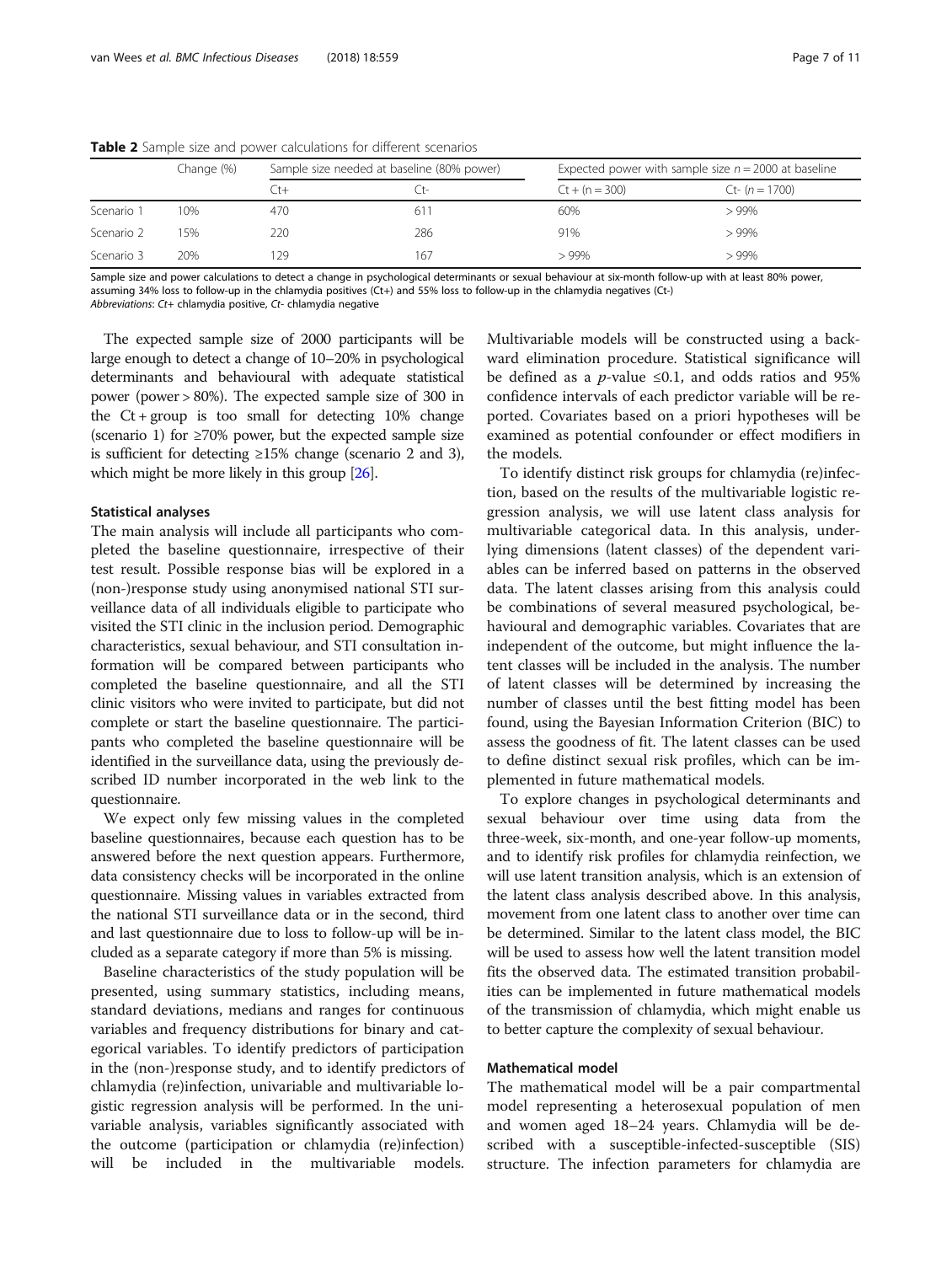reasonably well established and will be used from the available literature. The transmission rate per sex act will be calibrated to the positivity rate found at baseline. The model population will be subdivided into risk groups according to the risk classes identified in the latent class model (based on psychological and behavioural determinants from the baseline questionnaire).

Behavioural change after a diagnosis and in time will be incorporated by moving people from one risk group to another based on the latent transition model. First, we will explore the influence of a diagnosis on short-term changes of psychological and behavioural determinants in the model. This data will be based on differences between the baseline, three-week, and the six-month follow-up questionnaires. Second, we will theoretically explore the effect of long-term behaviour change on the impact of intervention measures, using the questionnaire data at one-year follow-up.

# Discussion

The iMPaCT study will provide insights into the link between psychological determinants and sexual behaviour, behavioural change, and chlamydia (re)infections. We propose that incorporating these determinants in mathematical models will improve the impact assessment of interventions aimed at reducing chlamydia transmission. Chlamydia interventions that have been applied in practice have mainly focused on increasing testing uptake, and previous mathematical modelling studies have shown that, depending on the coverage of chlamydia testing in the general population, testing and treatment could be an effective strategy to reduce chlamydia prevalence, [[30](#page-9-0), [68](#page-10-0), [69](#page-10-0)]. However, empirical studies have established that the coverage of chlamydia testing has not been high enough to observe a significant reduction in the population prevalence of chlamydia [[13,](#page-9-0) [61](#page-10-0), [70\]](#page-10-0). Therefore, a paradigm shift is needed to control chlamydia transmission more effectively. For example, interventions could be focused on increasing testing uptake among core risk groups based on psychological and behavioural characteristics to prevent reinfection after a diagnosis. Our mathematical model informed by the data of the cohort study will be able to estimate the impact of such interventions on chlamydia prevalence, and identify and prioritise successful interventions for specific risk groups, which might lead to more efficient ways to control chlamydia transmission. Subsequently, these interventions could be implemented at STI clinics tailored to psychological and behavioural characteristics of individuals.

#### **Strengths**

This is the first longitudinal cohort study investigating short-term and long-term changes in psychological determinants and sexual behaviour after chlamydia diagnosis.

The prospective study design of this study with repeated measurements, namely the follow-up questionnaires and the retest, and the combination of an extensive selection of psychological determinants will expand our knowledge of risk factors for (re)infection. Another strength of this study is the combination of two data sources: longitudinal questionnaire data on psychological determinants and sexual behaviour, and national STI surveillance data on demographics, previous testing behaviour, and laboratory confirmed STI diagnosis. Therefore, we are able to obtain extensive knowledge with a relatively concise questionnaire, because questions on demographics, previous testing behaviour, STI diagnosis and other variables that are available in the national STI surveillance could be omitted in the online questionnaire.

The pilot survey, which has been conducted a few months before the start of iMPaCT study, enabled us to improve the comprehensibility of the questionnaire. This, in combination with sending reminder emails and offering incentives (gift voucher, free home-based sampling kit), might lead to higher response and completion rates [\[71](#page-10-0)]. Furthermore, the psychometric evaluation of the pilot survey and the advantages of using online questionnaires, such as programmed warning alerts to prevent incorrect answers (i.e., number of partners last 6 months can't be higher than the number of partners in the last year), ensured optimal reliability and validity of the longitudinal questionnaire data.

Finally, most mathematical models for infectious disease transmission incorporating behaviour change are entirely theoretical and lack validation with empirical data [[72](#page-10-0)]. Our mathematical model will be informed by real-life data on behaviour change, which might result in more realistic model estimations and the opportunity to validate the model outcomes. The model outcomes could be directly translated into to advice for public health policy makers about effective intervention measures.

### Limitations

First, the questionnaire data is self-reported, which could lead to reporting bias, such as under- or over-reporting of sexual behaviour. Although sexual behaviour in the national STI surveillance data is also self-reported, and thus prone to bias, sexual behaviour in the surveillance data will be matched to sexual behaviour as reported in the questionnaire to check for consistency. Furthermore, being notified for an STI or having STI-related symptoms might affect answers in the questionnaire [[54,](#page-10-0) [67](#page-10-0)] and this will be taken into account in the statistical analyses. Response bias may also occur, and we will assess this in a (non-)response study by extracting the iMPaCT participants from the national STI surveillance data, and compare demographics, sexual behaviour, and STI consultation information between the participants and all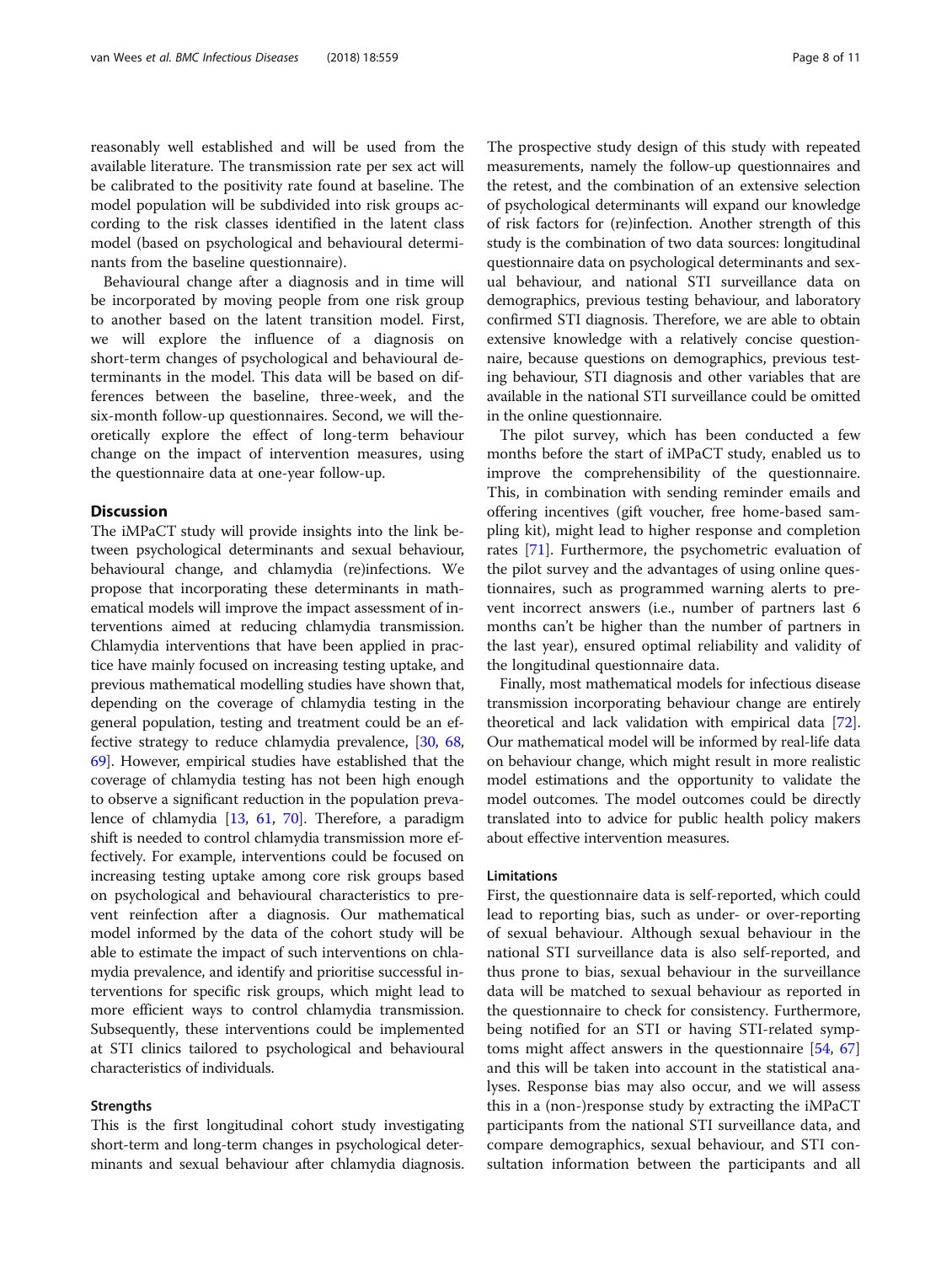<span id="page-8-0"></span>eligible STI clinic visitors who were invited to participate, but did not complete or start the baseline questionnaire. We will use this (non-)response study to estimate the generalizability of the iMPaCT study population with reference to all young heterosexual STI clinic visitors and to guide the interpretation of the results. The iMPaCT study population is not likely to be representative of the general population, as STI clinic visitors tend to be more high-risk compared to the general population. However, this group potentially benefits the most from improved interventions. Thus, in this study we will gather detailed information for exactly the group of interest.

Previous longitudinal chlamydia studies have shown that response rates decline over time and our study will most likely not be an exception [\[18](#page-9-0), [30\]](#page-9-0). To minimize loss to follow-up, free home-based sampling kits and promised monetary incentives will be used to encourage participation rates at six-month and one-year follow-up. The samples size and power calculations, taking loss to follow-up into account, showed that through recruitment at multiple STI clinics in different regions of the Netherlands, a sufficiently large and nationally representative group of STI clinic visitors can be approached for participation in the iMPaCT study.

It is likely that periods of high and low risk behaviour alternate during individual sexual careers [[73](#page-10-0)], such as a period of high risk sexual behaviour after separating from a long standing partnership. Therefore, the timing of the follow-up data collection moments is crucial. For example, it could be argued that the period between the follow-up questionnaire after 3 weeks and baseline is too short to detect changes in sexual behaviour, and the questionnaires 6 months and 1 year after baseline might not be long-term enough to capture changes in people's behaviour that are not necessarily offset by an event such as a diagnosis. However, we speculate that the effect of a positive STI diagnosis on psychological determinants, such as intentions and attitudes regarding condom use, might be strongest in the first few days after receiving the test results. Furthermore, the optimal timing of testing for reinfections is not known, and the recommended timing of retesting across different countries ranges between 3 to 12 months [\[74](#page-10-0), [75\]](#page-10-0). Therefore, participants will be invited for the retest 6 months after the baseline chlamydia test combined with a questionnaire, and after the same length of time (6 months after the retest), the participants will be invited to fill out the last questionnaire at one-year follow up.

#### Abbreviations

BIC: Bayesian information criterion; Ct: Chlamydia trachomatis; GGD: Public health services (in Dutch: Gemeentelijke Gezondheids Dienst); ID: Identification number; NAAT: Nucleic acid amplification test; NATSAL: The national survey of sexual attitudes and lifestyles; PCR: Polymerase chain reaction; PID: Pelvic inflammatory disease; STI: Sexually transmitted infection; TMA: Transcription-mediated amplification

#### Acknowledgements

We are grateful to the staff at the STI clinics of Amsterdam, Kennemerland, Hollands Noorden, Twente, who are involved in the recruitment and data collection of participants, and Marlous Ratten and Klazien Visser from Soapoli-online, who are involved in the coordination of laboratory testing of the home-based sampling kits at six-month follow-up. We also thank the staff at the STI department at the National Institute for Public Health and the Environment, especially Birgit van Benthem.

#### Funding

This project is funded by the Strategic Programme (SPR) of the National Institute for Public Health and the Environment (RIVM) (project number S/113004/01/IP). The funders had no role in study design, data collection and analysis, decision to publish, or preparation of the manuscript.

#### Availability of data and materials

The dataset (anonymised) generated during this study will be made available for interested parties on request.

#### Authors' contributions

CdD, JH, and DvW coordinate the study and drafted the manuscript. MK has been involved with optimising the study design. TH, KK, KW, and AdV are involved with the coordination of the iMPaCT study recruitment at the STI clinics of Amsterdam, Twente, Hollands Noorden and Kennemerland. All authors reviewed the manuscript and approved the final version for publication.

#### Authors' information

Not applicable.

#### Ethics approval and consent to participate

This study was approved by the Medical Ethical Committee Noord-Holland, Alkmaar, the Netherlands (NL57481.094.16/M016–026). All participants provide informed consent for participation in iMPaCT online prior to starting the questionnaire (first page of the questionnaire).

#### Consent for publication

Not applicable.

#### Competing interests

The authors declare that they have no competing interests.

#### Publisher's Note

Springer Nature remains neutral with regard to jurisdictional claims in published maps and institutional affiliations.

#### Author details

<sup>1</sup> Centre for Infectious Disease Control, National Institute for Public Health and the Environment, Bilthoven, The Netherlands. <sup>2</sup>Public Health Service Amsterdam, Amsterdam, The Netherlands. <sup>3</sup>Public Health Service Twente Enschede, The Netherlands. <sup>4</sup>Public Health Service Hollands Noorden, Alkmaar, The Netherlands. <sup>5</sup>Public Health Service Kennemerland, Haarlem, The Netherlands. <sup>6</sup>Julius Centre for Health Sciences and Primary Care, University Medical Centre Utrecht, Utrecht, The Netherlands. <sup>7</sup>Department of Interdisciplinary Social Science, Faculty of Social and Behavioural Sciences, Utrecht University, Utrecht, The Netherlands.

#### Received: 22 February 2018 Accepted: 1 November 2018 Published online: 13 November 2018

#### References

- 1. Visser M, Van Aar F, van Oeffelen AAM, Van den Broek IVF, Op de Coul ELM, Hofstraat SHI, et al. Sexually transmitted infections including HIV, in the Netherlands in 2016. Bilthoven: Centre for Infectious Disease Control, National Institute for Public Health and the Environment (RIVM); 2017. Available from: [http://www.rivm.nl/Documenten\\_en\\_publicaties/](http://www.rivm.nl/Documenten_en_publicaties/Wetenschappelijk/Rapporten/2017/Juni/Sexually_transmitted_infections_including_HIV_in_the_Netherlands_in_2016) [Wetenschappelijk/Rapporten/2017/Juni/Sexually\\_transmitted\\_infections\\_](http://www.rivm.nl/Documenten_en_publicaties/Wetenschappelijk/Rapporten/2017/Juni/Sexually_transmitted_infections_including_HIV_in_the_Netherlands_in_2016) [including\\_HIV\\_in\\_the\\_Netherlands\\_in\\_2016](http://www.rivm.nl/Documenten_en_publicaties/Wetenschappelijk/Rapporten/2017/Juni/Sexually_transmitted_infections_including_HIV_in_the_Netherlands_in_2016)
- 2. Davies B, Turner KME, Frølund M, Ward H, May MT, Rasmussen S, et al. Risk of reproductive complications following chlamydia testing: a population-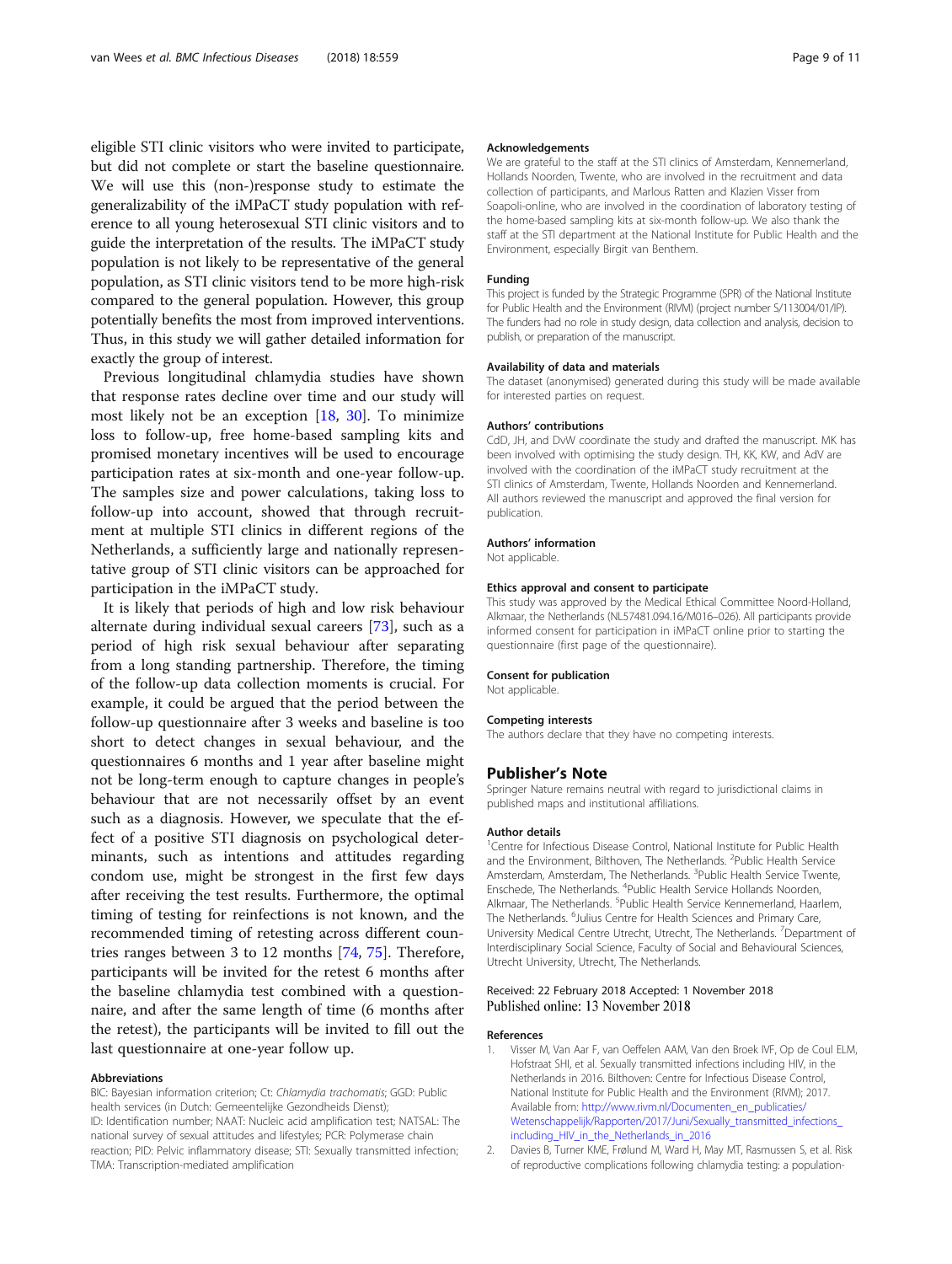<span id="page-9-0"></span>based retrospective cohort study in Denmark. Lancet Infect Dis. 2016;16(9): 1057–64. [https://doi.org/10.1016/S1473-3099\(16\)30092-5.](https://doi.org/10.1016/S1473-3099(16)30092-5)

- 3. Haggerty CL, Gottlieb SL, Taylor BD, Low N, Xu F, Ness RB. Risk of sequelae after chlamydia trachomatis genital infection in women. J Infect Dis. 2010; 201(Suppl 2):S134–55. <https://doi.org/10.1086/652395>.
- 4. Holmes KK, Sparling PF, Stamm WE, Piot P, Wasserheit JN, Corey L, et al. Sexually transmitted diseases. 4th ed. New York: McGraw-Hill; 2008.
- 5. Reekie J, Donovan B, Guy R, Hocking JS, Kaldor JM, Mak DB, et al. Risk of pelvic inflammatory disease in relation to chlamydia and gonorrhea testing, repeat testing, and positivity: a population-based cohort study. Clin Infect Dis. 2017. [https://doi.org/10.1093/cid/cix769.](https://doi.org/10.1093/cid/cix769)
- 6. Unemo M, Bradshaw CS, Hocking JS, de Vries HJC, Francis SC, Mabey D, et al. Sexually transmitted infections: challenges ahead. Lancet Infect Dis. 2017; 17(8):e235–79. [https://doi.org/10.1016/S1473-3099\(17\)30310-9](https://doi.org/10.1016/S1473-3099(17)30310-9).
- 7. Gottlieb SL, Martin DH, Xu F, Byrne GI, Brunham RC. Summary: the natural history and immunobiology of chlamydia trachomatis genital infection and implications for chlamydia control. J Infect Dis. 2010;201(Suppl 2):S190–204. <https://doi.org/10.1086/652401>.
- 8. Abel G, Brunton C. Young people's use of condoms and their perceived vulnerability to sexually transmitted infections. Aust N Z J Public Health. 2005;29(3):254–60. [https://doi.org/10.1111/j.1467-842X.2005.tb00764.x.](https://doi.org/10.1111/j.1467-842X.2005.tb00764.x)
- den Daas C, Häfner M, de Wit J. The impact of long-term health goals on sexual risk decisions in impulsive and reflective cognitive states. Arch Sex Behav. 2014;43(4):659–67. <https://doi.org/10.1007/s10508-013-0183-0>.
- 10. Ten Hoor GA, Ruiter RAC, van Bergen JEAM, Hoebe CJPA, Dukers-Muijrers NHTM, Kok G. Predictors of chlamydia trachomatis testing: perceived norms, susceptibility, changes in partner status, and underestimation of own risk. BMC Public Health. 2016;16(1):55. [https://doi.org/10.1186/s12889-016-2689-6.](https://doi.org/10.1186/s12889-016-2689-6)
- 11. Wolfers ME, Kok G, Mackenbach JP, de Zwart O. Correlates of STI testing among vocational school students in the Netherlands. BMC Public Health. 2010;10:725. [https://doi.org/10.1186/1471-2458-10-725.](https://doi.org/10.1186/1471-2458-10-725)
- 12. Harder E, Thomsen LT, Frederiksen K, Munk C, Iftner T, van den Brule A, et al. Risk factors for incident and redetected chlamydia trachomatis infection in women: results of a population-based cohort study. Sex Transm Dis. 2016;43(2):113–9. [https://doi.org/10.1097/OLQ.0000000000000394.](https://doi.org/10.1097/OLQ.0000000000000394)
- 13. Sonnenberg P, Clifton S, Beddows S, Field N, Soldan K, Tanton C, et al. Prevalence, risk factors, and uptake of interventions for sexually transmitted infections in Britain: findings from the National Surveys of sexual attitudes and lifestyles (Natsal). Lancet. 2013;382(9907):1795–806. [https://doi.org/10.1016/S0140-](https://doi.org/10.1016/S0140-6736(13)61947-9) [6736\(13\)61947-9.](https://doi.org/10.1016/S0140-6736(13)61947-9)
- 14. Velicko I, Ploner A, Sparen P, Marions L, Herrmann B, Kuhlmann-Berenzon S. Sexual and testing behaviour associated with chlamydia trachomatis infection: a cohort study in an STI clinic in Sweden. BMJ Open. 2016;6(8): e011312. <https://doi.org/10.1136/bmjopen-2016-011312>.
- 15. Walker J, Tabrizi SN, Fairley CK, Chen MY, Bradshaw CS, Twin J, et al. Chlamydia trachomatis incidence and re-infection among young women- behavioural and microbiological characteristics. PLoS One. 2012;7(5):e37778. [https://doi.org/10.1371/journal.pone.0037778.](https://doi.org/10.1371/journal.pone.0037778)
- 16. Samkange-Zeeb F, Pottgen S, Zeeb H. Higher risk perception of HIV than of chlamydia and HPV among secondary school students in two German cities. PLoS One. 2013;8(4):e61636. <https://doi.org/10.1371/journal.pone.0061636>.
- 17. Wolfers ME, de Zwart O, Kok G. Adolescents in the Netherlands underestimate risk for sexually transmitted infections and deny the need for sexually transmitted infection testing. AIDS Patient Care STDs. 2011;25(5): 311–9. <https://doi.org/10.1089/apc.2010.0186>.
- 18. Gotz HM, van den Broek IV, Hoebe CJ, Brouwers EE, Pars LL, Fennema JS, et al. High yield of reinfections by home-based automatic rescreening of chlamydia positives in a large-scale register-based screening programme and determinants of repeat infections. Sex Transm Infect. 2013;89(1):63–9. <https://doi.org/10.1136/sextrans-2011-050455>.
- 19. Heijne JC, Herzog SA, Althaus CL, Low N, Kretzschmar M. Case and partnership reproduction numbers for a curable sexually transmitted infection. J Theor Biol. 2013;331:38–47. <https://doi.org/10.1016/j.jtbi.2013.04.010>.
- 20. LaMontagne D, Baster K, Emmett L, Nichols T, Randall S, McLean L, et al. Incidence and reinfection rates of genital chlamydial infection among women aged 16-24 years attending general practice, family planning and genitourinary medicine clinics in England: a prospective cohort study by the chlamydia recall study advisory group. Sex Transm Infect. 2007;83(4):292–303. [https://doi.org/10.](https://doi.org/10.1136/sti.2006.022053) [1136/sti.2006.022053.](https://doi.org/10.1136/sti.2006.022053)
- 21. Fortenberry JD, Brizendine EJ, Katz BP, Orr DP. Post-treatment sexual and prevention behaviours of adolescents with sexually transmitted

infections. Sex Transm Infect. 2002;78(5):365–8. [https://doi.org/10.1136/](https://doi.org/10.1136/sti.78.5.365) [sti.78.5.365](https://doi.org/10.1136/sti.78.5.365).

- 22. Ward DJ, Rowe B, Pattison H, Taylor RS, Radcliffe KW. Reducing the risk of sexually transmitted infections in genitourinary medicine clinic patients: a systematic review and meta-analysis of behavioural interventions. Sex Transm Infect. 2005;81(5):386–93. [https://doi.org/10.1136/sti.2004.013714.](https://doi.org/10.1136/sti.2004.013714)
- 23. Crosby RA, DiClemente RJ, Wingood GM, Salazar LF, Rose E, Levine D, et al. Associations between sexually transmitted disease diagnosis and subsequent sexual risk and sexually transmitted disease incidence among adolescents. Sex Transm Dis. 2004;31(4):205–8. [https://doi.org/10.1097/01.OLQ.0000114940.07793.20.](https://doi.org/10.1097/01.OLQ.0000114940.07793.20)
- 24. Nielsen A, Marrone G, De Costa A. Chlamydia trachomatis among youthtesting behaviour and incidence of repeat testing in Stockholm County, Sweden 2010-2012. PLoS One. 2016;11(9):e0163597. [https://doi.org/10.1371/](https://doi.org/10.1371/journal.pone.0163597) [journal.pone.0163597](https://doi.org/10.1371/journal.pone.0163597)
- 25. Reed JL, Simendinger L, Griffeth S, Kim HG, Huppert JS. Point-of-care testing for sexually transmitted infections increases awareness and short-term abstinence in adolescent women. J Adolesc Health. 2010;46(3):270–7. [https://doi.org/10.1016/j.jadohealth.2009.08.003.](https://doi.org/10.1016/j.jadohealth.2009.08.003)
- 26. Soetens LC, van Benthem BHB, Op de Coul EL. Chlamydia test results were associated with sexual risk behavior change among participants of the chlamydia screening implementation in the Netherlands. Sex Transm Dis. 2015;42(3):109–14. <https://doi.org/10.1097/OLQ.0000000000000234>.
- 27. Sznitman SR, Carey MP, Vanable PA, DiClemente RJ, Brown LK, Valois RF, et al. The impact of community-based sexually transmitted infection screening results on sexual risk behaviors of African American adolescents. J Adolesc Health. 2010;47(1):12–9. <https://doi.org/10.1016/j.jadohealth.2009.12.024>.
- 28. Garnett GP, Cousens S, Hallett TB, Steketee R, Walker N. Mathematical models in the evaluation of health programmes. Lancet. 2011;378(9790): 515–25. [https://doi.org/10.1016/S0140-6736\(10\)61505-X](https://doi.org/10.1016/S0140-6736(10)61505-X).
- 29. Kretzschmar MEE, Turner KM, Barton PM, Edmunds WJ, Low N. Predicting the population impact of chlamydia screening programmes: comparative mathematical modelling study. Sex Transm Infect. 2009;85(5):359–66. [https://doi.org/10.1136/sti.2009.036251.](https://doi.org/10.1136/sti.2009.036251)
- 30. Schmid BV, Over EAB, van den Broek IVF, op de Coul ELM, JEAM v B, JSA F, et al. Effects of population based screening for Chlamydia infections in the Netherlands limited by declining participation rates. PloS One. 2013;8(3): e58674. <https://doi.org/10.1371/journal.pone.0058674>.
- 31. van den Broek IVF, Van Aar F, van Oeffelen AAM, Op de Coul ELM, Woestenberg PJ, Heijne JCM, et al. Sexually Transmitted Infections in the Netherlands in 2015. Bilthoven: Centre for Infectious Disease Control, National Institute for Public Health and the Environment (RIVM); 2016. Available from: [http://www.rivm.nl/Documenten\\_en\\_publicaties/Wetenschappelijk/Rapporten/](http://www.rivm.nl/Documenten_en_publicaties/Wetenschappelijk/Rapporten/2016/juni/Sexually_transmitted_infections_in_the_Netherlands_in_2015) [2016/juni/Sexually\\_transmitted\\_infections\\_in\\_the\\_Netherlands\\_in\\_2015](http://www.rivm.nl/Documenten_en_publicaties/Wetenschappelijk/Rapporten/2016/juni/Sexually_transmitted_infections_in_the_Netherlands_in_2015)
- 32. Kuyper L, de Wit J, Heijman T, Fennema H, van Bergen JEAM, Vanwesenbeeck I. Influencing risk behavior of sexually transmitted infection clinic visitors: efficacy of a new methodology of motivational preventive counseling. AIDS Patient Care STDs. 2009;23(6):423–31. <https://doi.org/10.1089/apc.2008.0144>.
- 33. Geisler WM, Lensing SY, Press CG, Hook EW 3rd. Spontaneous resolution of genital chlamydia trachomatis infection in women and protection from reinfection. J Infect Dis. 2013;207(12):1850–6. <https://doi.org/10.1093/infdis/jit094>.
- 34. Kampman CIG, Koedijk FDH, Driessen-Hulshof HCM, Hautvast JLA, Van den Broek IVF. Retesting young STI clinic visitors with urogenital chlamydia trachomatis infection in the Netherlands; response to a text message reminder and reinfection rates: a prospective study with historical controls. Sex Transm Infect. 2015;92(2):124–9. <https://doi.org/10.1136/sextrans-2015-052115>.
- 35. Götz HM, Bom RJ, Wolfers ME, Fennema J, van den Broek IV, Speksnijder AG, et al. Use of Chlamydia trachomatis high-resolution typing: an extended case study to distinguish recurrent or persistent infection from new infection. Sex Transm Infect. 2013;90(2):155–60. [https://doi.org/10.1136/](https://doi.org/10.1136/sextrans-2013-051218) [sextrans-2013-051218.](https://doi.org/10.1136/sextrans-2013-051218)
- 36. Mollers M, Scherpenisse M, van der Klis FR, King AJ, van Rossum TG, van Logchem EM, et al. Prevalence of genital HPV infections and HPV serology in adolescent girls, prior to vaccination. Cancer Epidemiol. 2012;36(6):519– 24. <https://doi.org/10.1016/j.canep.2012.07.006>.
- 37. van Bergen JEAM, Fennema JSA, van den Broek IVF, Brouwers EEHG, de Feijter EM, Hoebe CJPA, et al. Rationale, design, and results of the first screening round of a comprehensive, register-based, chlamydia screening implementation programme in the Netherlands. BMC Infect Dis. 2010;10(1): 293. <https://doi.org/10.1186/1471-2334-10-293>.
- 38. van den Broek IVF, Sukel B, Bos H, and den Daas C. Evaluation of online providers of STI self-tests in the Netherlands [in Dutch]. Bilthoven, the